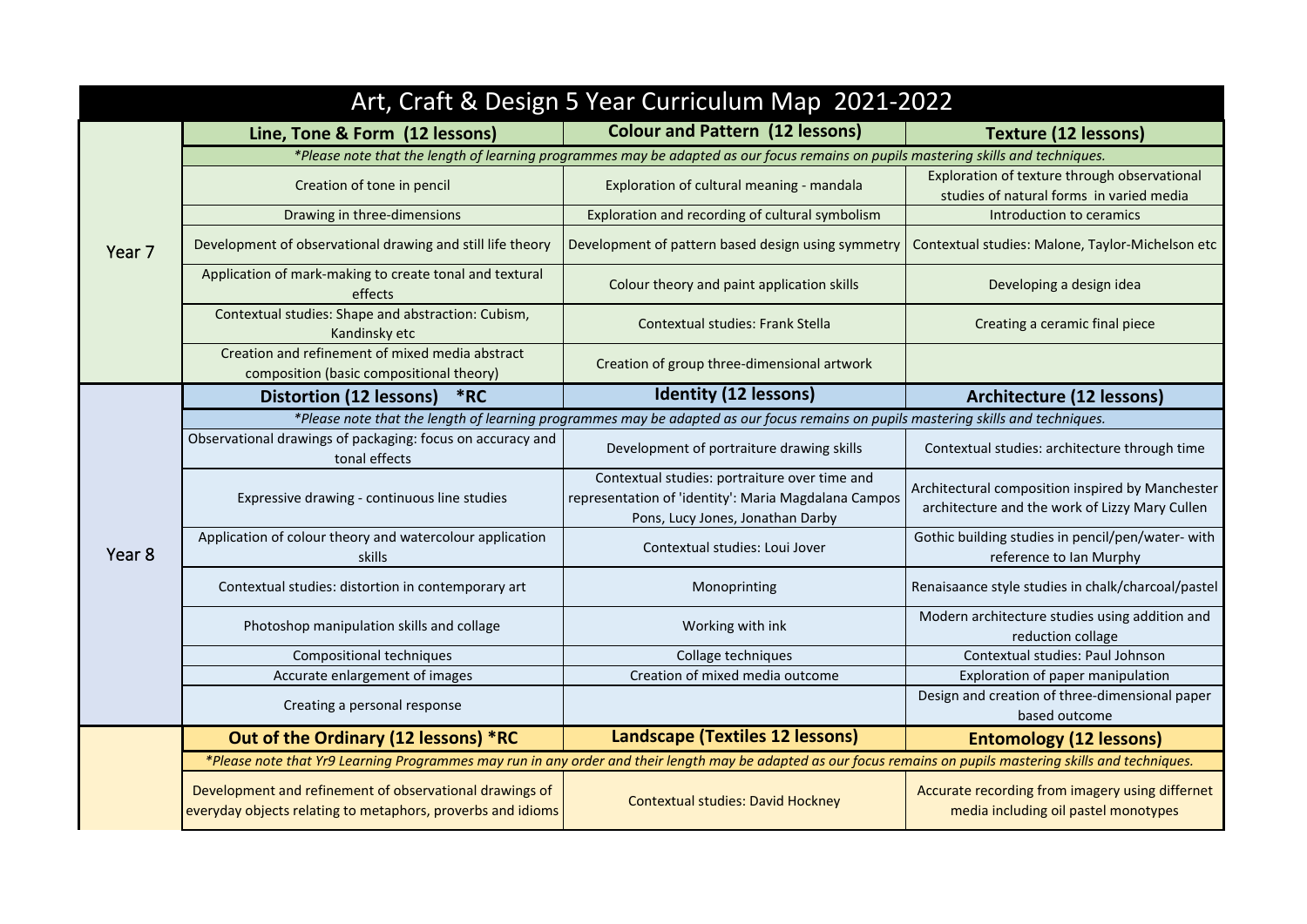| Year 9                                   | Contextual studies: Vladimir Kush                                      | Exploration of batik, block printing and collagraph             | <b>Contextual studies: Claire Brewster</b>        |  |
|------------------------------------------|------------------------------------------------------------------------|-----------------------------------------------------------------|---------------------------------------------------|--|
|                                          | Research of concepts and personal development                          | <b>Contextual studies: Carolyn Saxby</b>                        | Paper cuts                                        |  |
|                                          | Contextual studies: Johson Tsang, Mitchell Grafton etc                 | Exploration of fabric manipulation and embellishment            | Manipulation of three-dimensional media -         |  |
|                                          |                                                                        |                                                                 | including card and wire                           |  |
|                                          | Development of design ideas                                            | Designing an effective composition                              | Design and creation of unique 3D insect           |  |
|                                          | Creation of ceramic outcome                                            | Creation of textile based outcome                               |                                                   |  |
|                                          | <b>Portfolio Project 1: Close Up</b>                                   |                                                                 | <b>Portfolio Project 2: Major Project</b>         |  |
|                                          | Methods of recording: pencil, pen, coloured pencil, continuous line    |                                                                 | Analysing a theme                                 |  |
|                                          | Effective and creative presentation and annotation                     |                                                                 | <b>Contextual studies</b>                         |  |
|                                          | Contextual studies: Eva Isaksen, Sarah Graham, Jheanne Rhea            |                                                                 | Theme research                                    |  |
| Year 10 Art,<br>Craft &<br><b>Design</b> | Monoprinting and composition                                           |                                                                 | Material explorations and developments            |  |
|                                          | Watercolour application techniques                                     |                                                                 | Developing succinct design ideas                  |  |
|                                          | Ink application techniques and creation of textural effects            |                                                                 | Designing and producing a personal response       |  |
|                                          | Linoprinting                                                           |                                                                 |                                                   |  |
|                                          | <b>Batik</b>                                                           |                                                                 |                                                   |  |
|                                          | <b>Ceramics</b>                                                        |                                                                 |                                                   |  |
|                                          | Design development and exploration                                     |                                                                 |                                                   |  |
|                                          | Creating a personal response                                           |                                                                 |                                                   |  |
|                                          | <b>Portfolio Project 2: Major Project</b>                              | <b>Externally Set Task</b>                                      |                                                   |  |
|                                          | Analysing a theme                                                      | <b>Contextual studies</b>                                       |                                                   |  |
| Year 11 Art,                             | <b>Contextual studies</b>                                              | Theme research                                                  |                                                   |  |
| Craft &                                  | Theme research                                                         | <b>Material explorations and developments</b>                   |                                                   |  |
| <b>Design</b>                            | Material explorations and developments                                 | Developing succinct design ideas                                |                                                   |  |
|                                          | Developing succinct design ideas                                       | Designing and producing a personal response                     |                                                   |  |
|                                          | Designing and producing a personal response                            |                                                                 |                                                   |  |
|                                          | <b>Portfolio 1: Skills: Ceramics and Plaster Casting</b>               | <b>Portfolio 2: Lamps and Lighting</b>                          | <b>Portfolio Project 3: The Urban Environment</b> |  |
|                                          | Effective and creative presentation and annotation                     | Designing for a purpose                                         | <b>Contextual studies</b>                         |  |
| Year 10                                  | Contextual studies: Eduardo Paolozzi, Sonia Delaunay, Kathy<br>Dalwood | Contextual studies: abstract and environmental art              | Theme research                                    |  |
| Three-                                   | Clay manipulation and construction: texture and slab                   |                                                                 | Methods of recording: primary and secondary       |  |
| Dimensional                              | building                                                               | Sculptural paper techniques                                     | research: drawing, rubbings, photography etc      |  |
| design                                   | Plaster casting                                                        | Card manipulation and construction                              | Material explorations and modelling               |  |
|                                          | Development of a personal response                                     | CAD/CAM: Serif and laser cutting: acrylic, laser ply,<br>boards | Developing succinct design ideas                  |  |
|                                          |                                                                        | Wire and willow manipulation and construction                   | Designing and producing a personal response       |  |
|                                          |                                                                        | Designing and producing a personal response                     |                                                   |  |